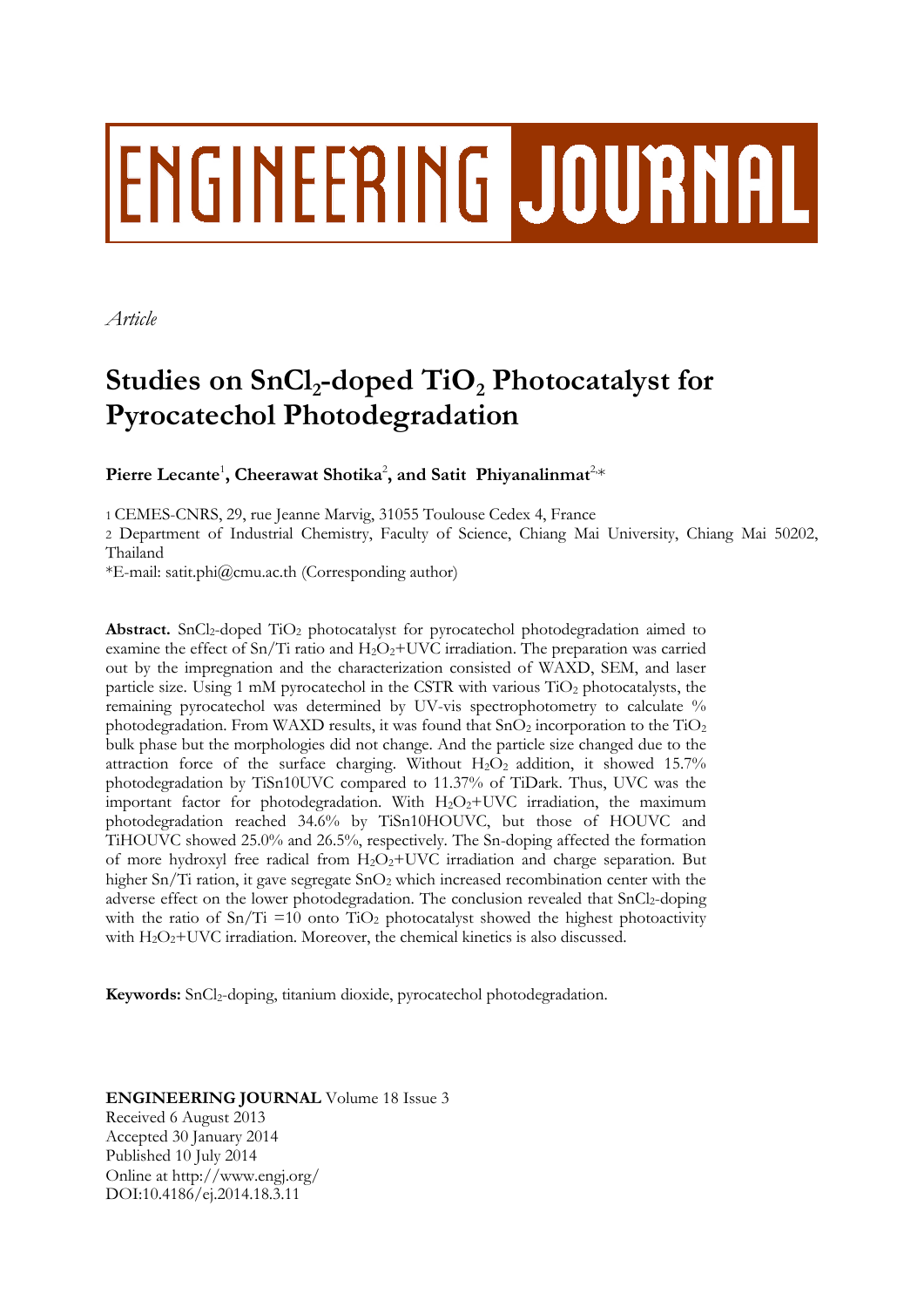## **1. Introduction**

Pyrocatechol with IUPAC name of 1,2-dihydroxybenzene, it is the important precursor for production of pesticide and pharmaceuticals and fragrance, especially for vanillin. The production of vanillin by Rhodia Co. Ltd., it consumed pyrocatechol about 1,300 tons annually [1]. It is the hydrolysis product from 2 chlorophenol with alkali metal hydroxide catalyst [2]. Its toxicity is irritating to eyes, increasing blood pressure and kidney injury. And the pyrocatechol content of surface water is limited to 1 ppb by Environmental Protection Agency regulation [3]. The improper disposal of pyrocatechol from wastewater effluent, it will pollute the water resource and harm seriously to ecological system and human being. The problem demands the photocatalyst to solve. Among pyrocatechol remediation, there are Fenton, photo-Fenton and photocatalytic process [4]. Photocatalytic process showed higher activity for the Water pollution and Air purification. TiO<sub>2</sub> photocatalyst is the well known among researchers [5]-[8] since 1995. And its patents are already registered, for example US patent [9, 10]. Both publications and patents are not enough for all chemical pollutants since the specific molecular structure and the precise condition for photocatalysis has to find out from research firstly. Various TiO<sub>2</sub> photocatalysts were prepared for the specific polluting molecule under the certain condition.

Nanosize TiO<sub>2</sub> involved high cost of production and sophisticated method to produce in the large scale. Catalyst preparation will control the catalytic properties and its reactivity including the selection of transition metal doping [11]-[13]. There were many preparations ; precipitation , impregnation and coating of TiO<sup>2</sup> photocatalyst. From the precipitation method[14-16], the obtained catalysts had impurities and the composition was difficult to control. The coating was suitable for a small surface area and smooth substrate. Impregnation was suitable to produce from the small in lab to large quantity as in the pilot plant[16-17]. Additionally, it could apply to various shape of support. For example, 0.25 % Fe<sup>3+</sup>-doped TiO<sub>2</sub> photocatalyst photodegraded 4-nitrophenol with 80 % conversion after 2hr [14]. Due to Fe3+ ion insertion to TiO<sup>2</sup> lattice and it also lowered the agglomeration of nanoparticle so it had higher efficiency [15, 16]. While Co-doped TiO<sub>2</sub> photocatalyst, it showed 100% of 4-chlorophenol removal at pH 10. Ceria lowered Eg with longer wavelength absorption and its photoactivity was higher than P-25 [17]. For V-doped TiO<sub>2</sub> photocatalyst prepared by sol-gel method, it could photodegrade 53% Congo red with sunlight and the reaction followed 1<sup>st</sup> order [18]. Additionally,  $V^{5+}$  could trap charge on the surface and led to hydroxyl free radical formation.  $SnO_2/TiO_2$  photocatalyst had the oxidizing properties and gave 95% conversion for methyl orange [19]. But Sn-doped TiO<sub>2</sub> photocatalyst for pyrocatechol had the unclear point for the Sn/Ti ratio relating to its photocatalytic reactivity.

This research aims to examine the SnCl<sub>2</sub> doping on TiO<sub>2</sub> photocatalyst prepared by impregnation for pyrocatechol photodegradation. By varying the ratio of  $Sn/Ti$  and addition of  $H_2O_2+UVC$  irradiation, they would give the optimum condition to obtain the highest photodegradation. Moreover, the catalyst characterization was carried out by WAXD, SEM and laser particle size. The information would support the relationship between the catalyst properties toward the photodegradation activity for pyrocatechol.

## **2. Experimental**

#### **2.1. Preparation of SnCl2- doped TiO<sup>2</sup> Catalyst**

 $TiO<sub>2</sub>$  was supplied by Sigma Aldrich in AR grade and used without purification. The SnCl<sub>2</sub>.2H<sub>2</sub>O and H<sub>2</sub>O<sub>2</sub>, they were supplied by Carlo Erba in AR grade. Pyrocatechol was supplied by Fluka in AR grade and it became the model pollutant in water. The dispersion of TiO<sub>2</sub> photocatalyst with 3.0 mL of distilled H<sub>2</sub>O, it was carried out by vigorously stirring. And it was dried at 120oC 2 hr, and then the calcination took place at 500°C 6 hr under the ambient atmosphere. It was used as the control photocatalyst to compare the effect of SnCl<sup>2</sup> doping. The impregnation of SnCl2.2H2O solution onto the TiO<sup>2</sup> powder, it was conducted with the ratio of Sn: Ti of 5:100, 10:100 to 20:100, respectively. The impregnation method was already described  $[11-12]$ . After impregnation, the drying and calcination methods followed the previous method of TiO<sub>2</sub> without SnCl<sub>2</sub> doping. The obtained catalysts were white powder. They were symbolized as TiSn5, TiSn10, TiSn20. All of photocatalysts were tested photodegradation of pyrocatechol with UVC and H2O2+UVC irradiation.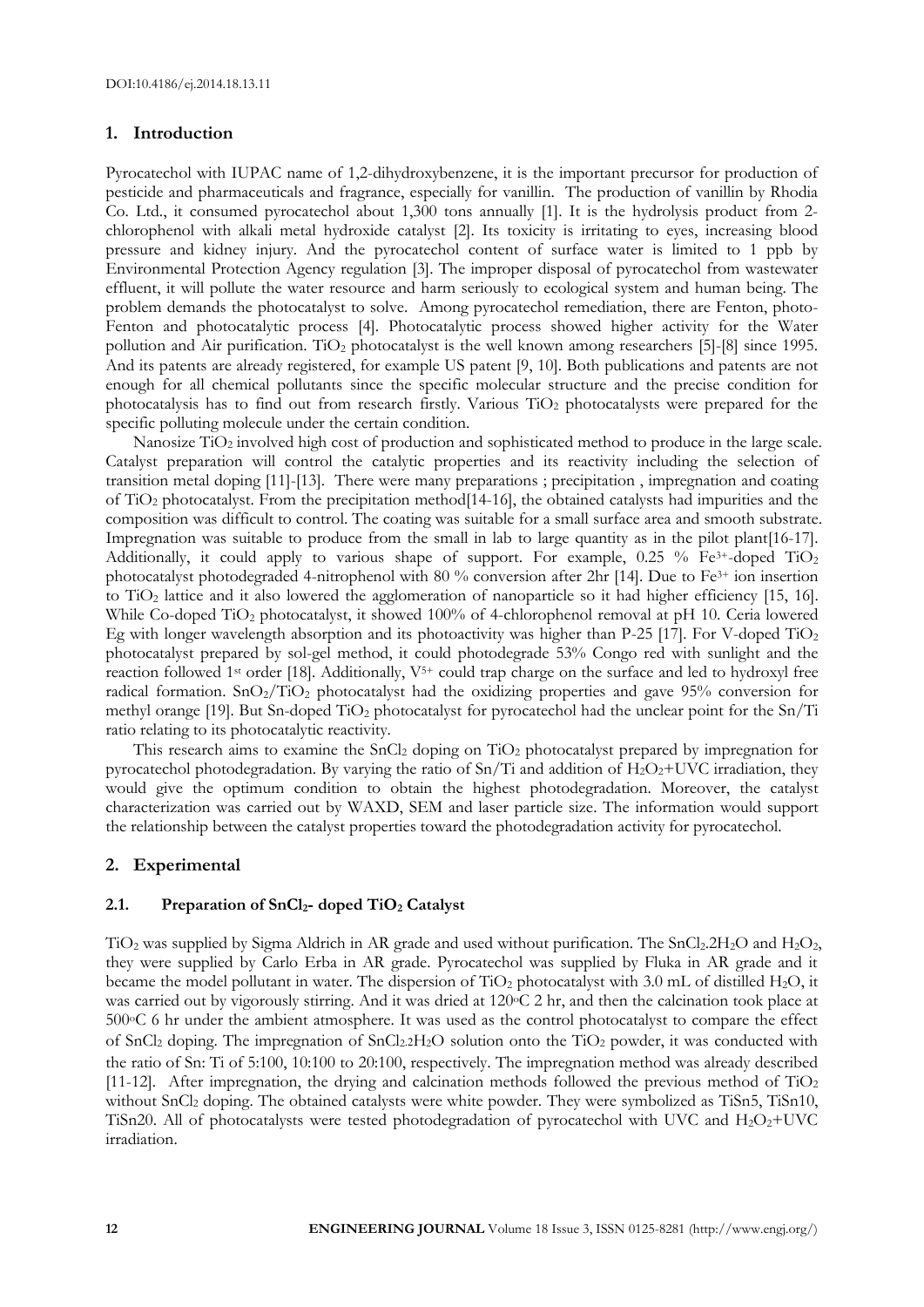# **2.2. Characterization of SnCl2-doped TiO<sup>2</sup> Photocatalyst**

There were 2 types of photocatalysts, undoped  $TiO<sub>2</sub>$  and  $SnCl<sub>2</sub>$ -doped photocatalysts. To identify the bulk phases, WAXD(Wide Angle X-ray Diffraction) spectroscopy was carried out with Mo K $\alpha$  =0.07106 nm and 17415.73 eV equipped by Lindermann glass capillaries at CEMES-CNRS, France. The measurements were conducted by graphite monochromaters and two-axis diffractometers. Each sample took 20 h and the data were corrected for polarization and absorption effect. After normalization, Fourier-transformed methods, the data was obtained as radial distribution function. The diffractograms were plotted as  $2\theta$  and their intensities. The JCPDS database was used to identify WAXD peaks. While, the experiment of SEM with 20,000 magnification was performed by JEOL modeled of JSM-5910LV to examine the surface morphologies at Electron Microscope Center-CMU, Thailand. All SnCl2-doped TiO2 photocatalysts were loaded on the carbon tape with gold sputtering. Then, the particle size of photocatalysts in the aqueous suspension within 5% wt, it was characterized by laser particle sizer supplied by Master Sizer-S supplied by Malvern Instrument Co. Ltd. The particle size analysis imitated the particle behavior similar as it suspended in photocatalysis system. Each experiment was carried out by the fresh photocatalyst to avoid the contamination on the surfaces. The research did not involve the used photocatalysts anymore.

## **2.3. Testing of Pyrocatechol Photodegradation by UVC Irradiation**

1 mM 1 L of pyrocatechol solution as the model pollutant used in these experiments was transferred into the photoreactor as shown in Fig. 1 with the 15Wx 3 bulbs UVC irradiation. The luxmeter indicated 45 W of the light inside the photoreactor at the beaker position. Each experiment applied 1 g of photocatalyst and took 15 min vigorously stirring in a continuous stirred tank reactor. The control experiment was the dark experiment to clarify the effect of UVC irradiation. While, pyrocatechol photodegradation took 120 min and the sampling solution of 5 ml was pipetted for every 5 min. during the test. Then, the photocatalyst in the sampling solution was separated by the centrifuge to avoid the light scattering of residue photocatalyst particle. They were transferred to UV spectrophotometer to determine the UV absorbance of pyrocatechol and to compare with the initial pyrocatechol concentration. The % photodegradation were calculated by Eq. (1), and the analysis of the chemical kinetics was also included.

<sup>9</sup>% photodegradation = 
$$
\frac{C_0 - C_t}{C_0} * 100 = \left[1 - \left(\frac{C_t}{C_o}\right)\right] * 100
$$
 (1)

where  $C<sub>o</sub>$  and  $C<sub>t</sub>$  represented the initial concentration and instantaneous concentration of pyrocatechol, respectively. In order to study the effect of  $H_2O_2+UVC$  irradiation on pyrocatechol photodegradation, the H2O<sup>2</sup> addition was constantly added at 3.7x10-3 mole. Their all symbolized as TiSn5HOUVC, TiSn10HOUVC and TiSn20HOUVC, respectively. These experiments could reveal the effect of H2O2+UVC irradiation on pyrocatechol photodegradation.



Fig. 1. Schematic diagram of the photoreactor for pyrocatechol photodegradation.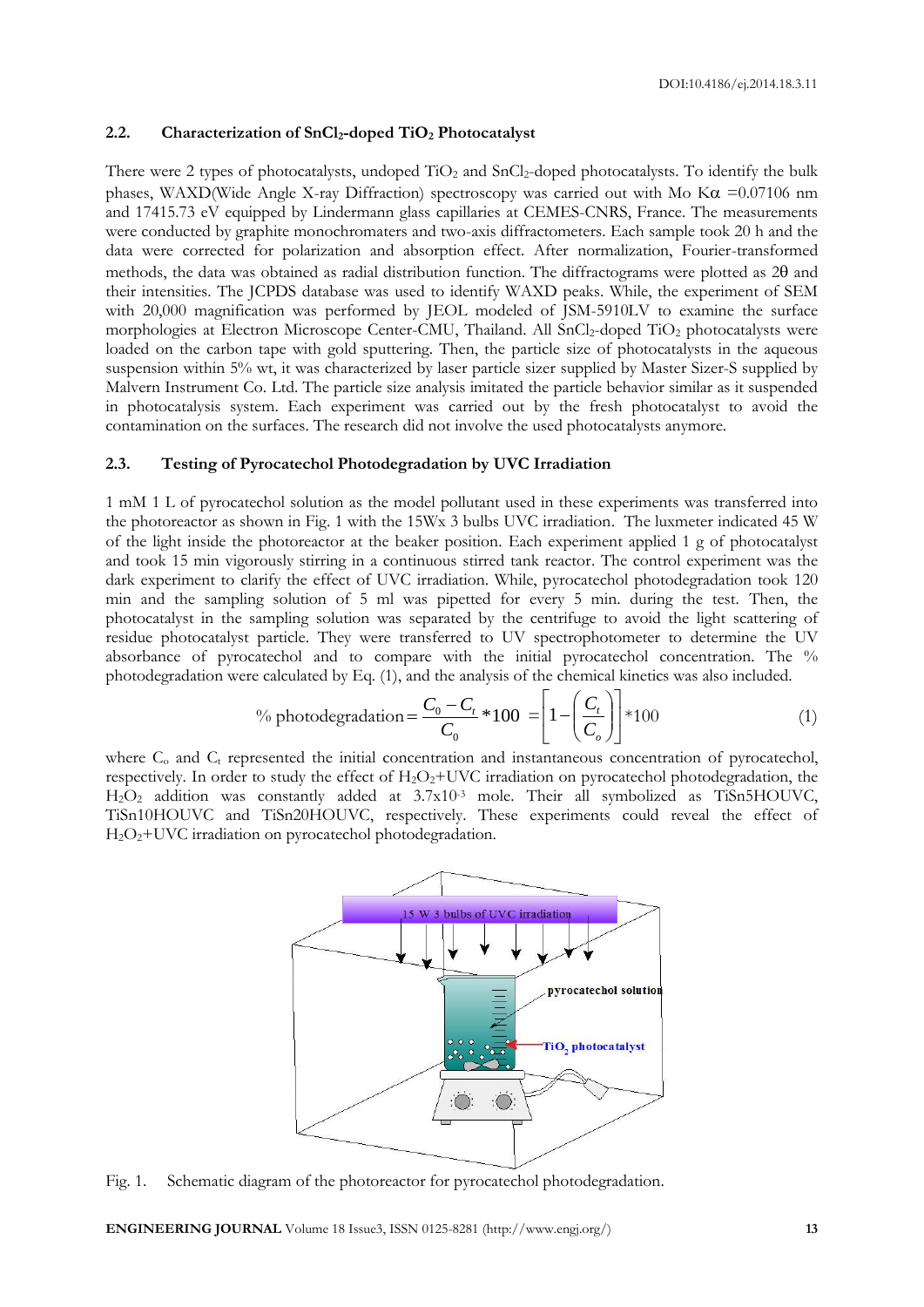# **3. Results and Discussion**

The results of WAXD, SEM and laser particle were shown in this section 3.1. Then, % photodegradation of pyrocatechol under UVC and  $H_2O<sub>2</sub>$ + UVC irradiation, they were described in Section 3.2 including the chemical kinetics analysis, too.

#### **3.1. Phase identification and morphologies of SnCl2-doped TiO2 photocatalysts**

Figure 2 showed WAXD of various  $TiO<sub>2</sub>$  photocatalyst in this research, it was found that most peaks belonged to anatase phase assigned as A followed JCPDS no.21-1276. But the rutile phase was not found on the diffractograms anymore. These peaks were assigned as  $C$  belonged to  $SnO<sub>2</sub>$  peaks or cassiterite phase as JCPDS no. 41-1445. There was no peak of SnO anymore. It indicated that  $SnCl<sub>2</sub>$  or  $Sn<sup>2+</sup>$  was reduced to Sn<sup>4+</sup> as cassiterite and, then the chlorine ions were eliminated during calcination. The WAXD was in good agreement with the XRD results from Sasikala et al. report [20]. It informed that the impregnation method produced  $SnCl<sub>2</sub>$ -doped  $TiO<sub>2</sub>$  photocatalyst successfully. With the ratio of  $Sn/Ti$  from 5% to 20%, these diffractograms also indicated that the higher intensities of cassiterite peaks increased as  $Sn/Ti$  ratio increased in the direct proportion way. It meant that more  $SnO<sub>2</sub>$  phase intimately mixed with bulk  $TiO<sub>2</sub>$  phases and incorporation in bulk phase due to their both tetragonal lattices. The  $Sn<sup>4+</sup>$  ionic radius was 69 pm and Ti<sup>4+</sup> of 61 pm. They both were in the same size so they could substitute at the crystal defect or vacant site on each other easily. To understand more information on morphology and particle size, it had been examined by SEM and Laser particle sizer for  $TiO<sub>2</sub>$  anatase phase with  $SnO<sub>2</sub>$  phase as shown in Figs. 2-3.



Fig. 2. Diffractograms of WAXD from SnCl<sub>2</sub>-doped TiO<sub>2</sub> photocatalysts.

SEM images were illustrated in Fig  $3(a)$ -Fig. 3(d) with x20,000 magnification from SnCl<sub>2</sub>-doped TiO<sub>2</sub> photocatalyst, the morphology consisted of small facets exposed on the photocatalyst surface. The small crystallite of  $SnO<sub>2</sub>$  adhering on the TiO<sub>2</sub> surface resulted from the impregnation method. It dispersed evenly so it could improve the pyrocatechol photodegradation. Both  $TiO<sub>2</sub>$  and  $SnCl<sub>2</sub>$ -doped  $TiO<sub>2</sub>$ photocatalyst, they had similar morphology. It meant that  $SnO<sub>2</sub>$  after calcination could substitute the  $TiO<sub>2</sub>$ defect on the surface. These morphologies corresponded to the previous research of K. Lee et al. [21] and C.K. Rhee et al. [22], respectively.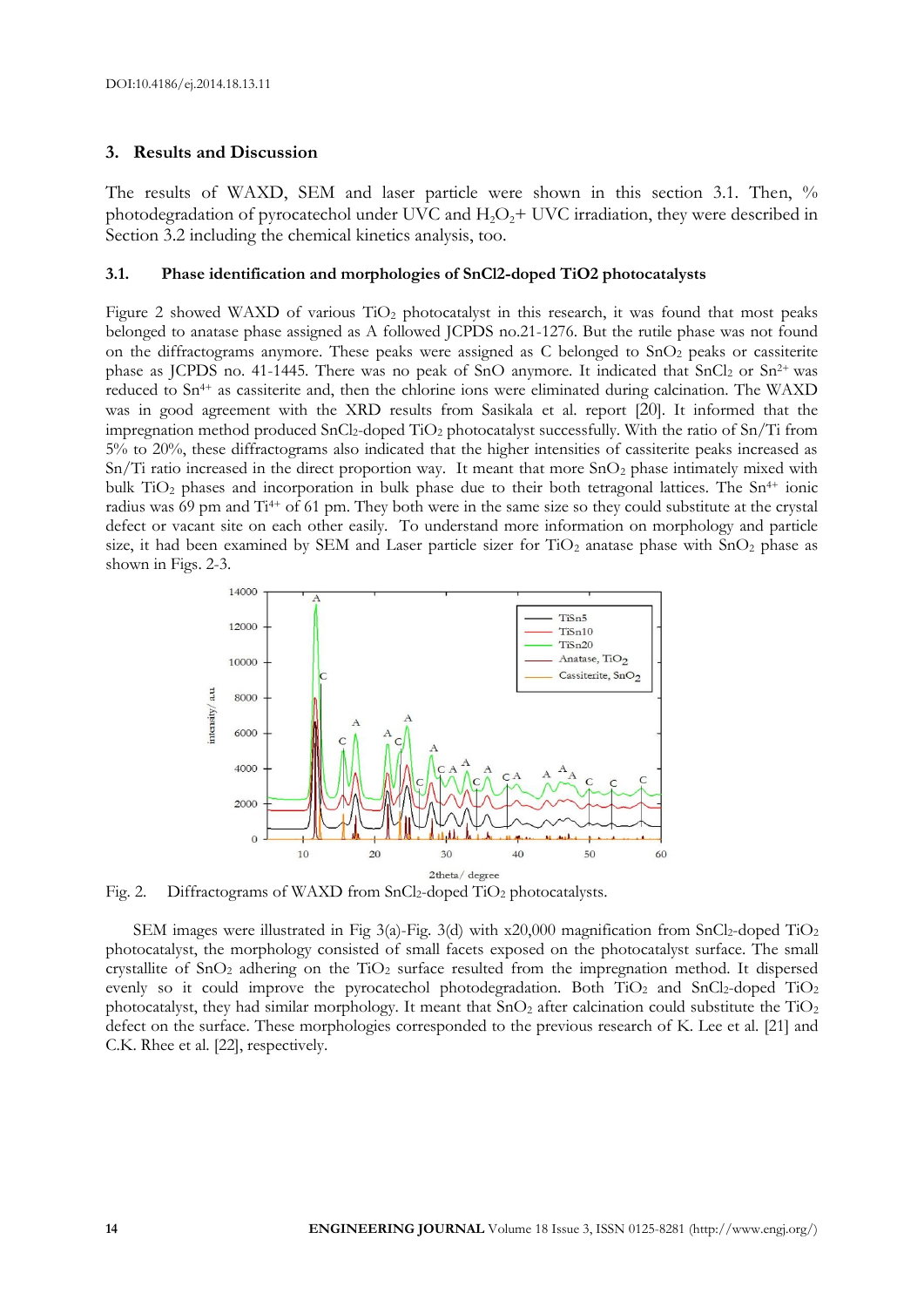

Fig. 3. Results from SEM of SnCl<sub>2</sub>-doped TiO<sub>2</sub> photocatalysts. The blue arrows pointed at the SnO<sub>2</sub> crystals location on TiO<sub>2</sub> photocatalyst surface.

In Fig. 4(a)-4(d), there were 2 peaks representing the smaller and the larger agglomerates in all profiles of the particle size in Table 1. The undoped  $TiO<sub>2</sub>$  photocatalyst, it had the particle size of D [3, 4] of 2.48 micron as the smallest. After the Sn/Ti changed 5% to 20 %, their particle size changed to 21.64, 18.09, 134.85 micron, respectively. SnCl<sub>2</sub>-doping increased the agglomeration size from 7.3 to 54.4 times. Similar to the transition metal doping on the oxide, it increased the particle size and agglomeration as the previous report [23, 24]. In case of  $Sn/Ti = 20\%$ , it gave the most attraction force and large particles preferred to settle in the photodegradation testing. The presence of SnCl<sub>2</sub>-doping, it caused more attraction force for the larger agglomeration in suspension. Additionally, SnCl<sub>2</sub>-doping on TiO<sub>2</sub> photocatalyst gave the electrical double layer at the surface of the particle with surface charging and induced more agglomeration following DLVO[\(Derjaguin](http://en.wikipedia.org/wiki/Boris_Derjaguin) and [Landau,](http://en.wikipedia.org/wiki/Lev_Davidovich_Landau) [Verwey](http://en.wikipedia.org/w/index.php?title=Evert_Johannes_Willem_Verwey&action=edit&redlink=1) and [Overbeek.\)](http://en.wikipedia.org/w/index.php?title=Theo_Overbeek&action=edit&redlink=1) interaction [25]. In this research, it did not include zeta potential measurements. The SnCl<sub>2</sub>-doping also increased the particles size similar to the transition metal doping on oxide catalyst, it increased the particle size and agglomeration as the previous report [26]. Larger particle screened the UVC irradiation to the particle behind them as the shadow effect. And then, it would lower the photodegradation activity.

|                  |             | Particle size $(\mu m)$ |             |           |
|------------------|-------------|-------------------------|-------------|-----------|
| Catalyst         | Sn:Ti ratio | <b>Smaller size</b>     | Larger size | D[4,3]    |
|                  |             | (µm)                    | (µm)        | $(\mu m)$ |
| TiO <sub>2</sub> |             | 0.26                    | 8.15        | 2.48      |
| TiSn5            | C           | 0.55                    | 39.52       | 21.64     |
| TiSn10           | 10          | 0.76                    | 44.57       | 18.09     |
| TiSn20           | 20          | 0.26                    | 246.95      | 134.85    |

Table 1. Determination of particle size for  $TiO<sub>2</sub>$  and  $SnCl<sub>2</sub>$ -doped  $TiO<sub>2</sub>$  photocatalysts.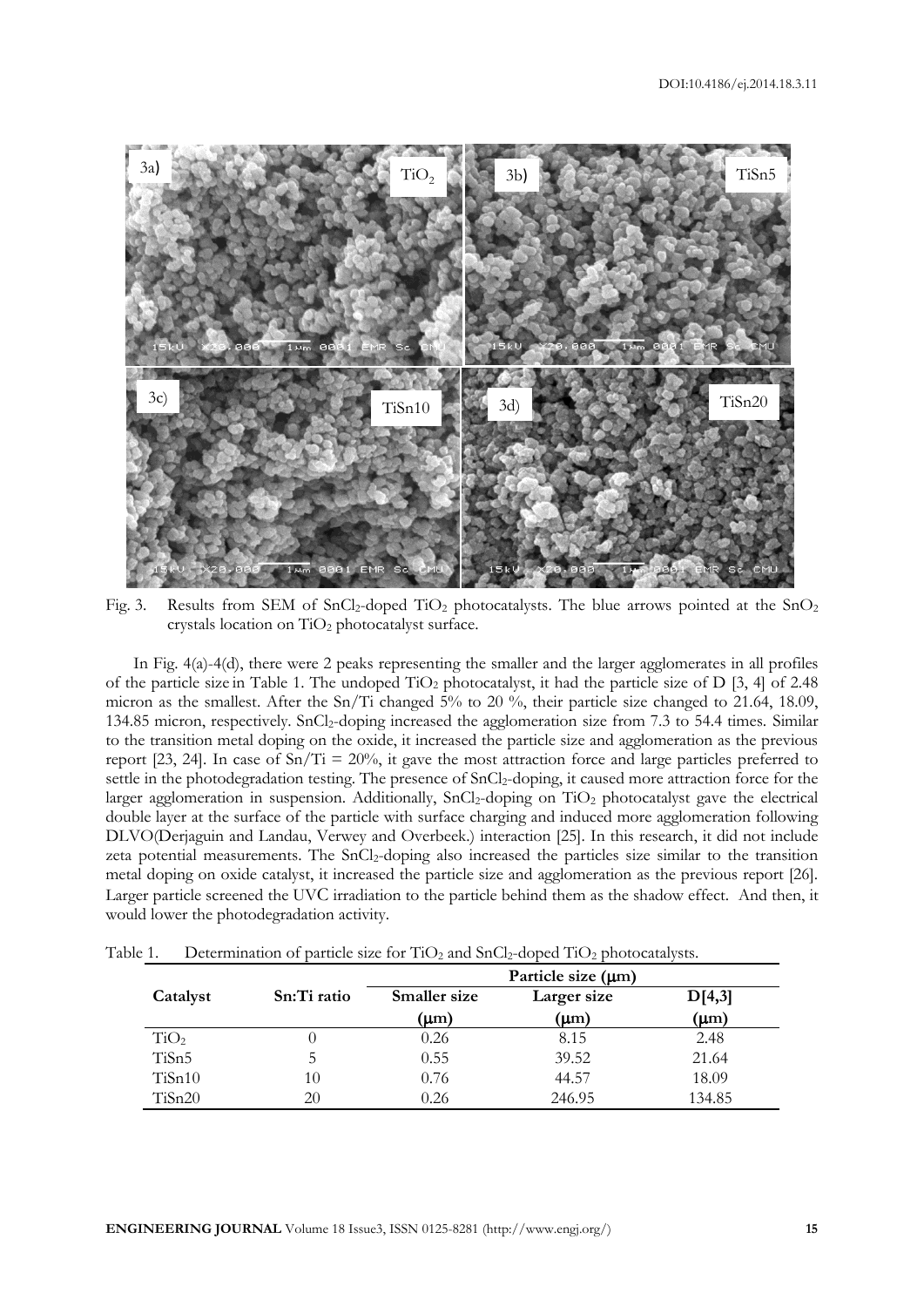

Fig. 4. Laser particle sizer of SnCl<sub>2</sub>-doped TiO<sub>2</sub> photocatalysts in aqueous suspension.

SnCl2-doping played role on the bulk phase changes from WAXD results. And the agglomeration particle size from laser particle sizer result in the suspension showed the larger particles more significantly than their morphologies from SEM images. Because of surface charging and it caused the attractive force from SnO<sub>2</sub> particle. Those results involved SnO<sub>2</sub> phase or cassiterite on TiO<sub>2</sub> photocatalyst. The effect of Sn-doping for photodegradation activity was showed in Fig. 5 for pyrocatechol photodegradation. It could occur on SnCl<sub>2</sub>-doped TiO<sub>2</sub> photocatalyst surfaces and showed the effect of Sn/Ti ratio with UVC irradiation. The combination of  $H_2O_2+UVC$  irradiation will be shown in the next section.

## **3.2. Pyrocatechol photodegradation by UVC irradiation**

From the characterization showed SnO<sub>2</sub> peaks on WAXD results, it meant that this method generated SnO<sup>2</sup> incorporated on TiO<sup>2</sup> bulk lattice. The photodegradation of these catalysts would show the reactivity in Fig.  $5 - 7$  to clarify the effect of Sn/Ti ratio and the addition of  $H_2O_2$  on pyrocatechol photodegradation.

# 3.2.1. Effect of  $SnCl<sub>2</sub>$ -doping on  $TiO<sub>2</sub>$  photocatalyst

Using UVC irradiation for pyrocatechhol photodegradation in Fig. 5-6, it showed that the photodegradation increased as the time increased conversely. Among 3 control experiments were TiDark, UVC and TiUVC, and the 3 systems of photodegradation at 120 min. were listed as 11.4%, 14.64 % and 18.93%, respectively. Based on the lowest TiDark system, UVC irradiation increased 3.2 % photodegradation. With the combination of  $TiO_2+UVC$ , it also increased to 7.5%. This evidences clearly showed that UVC irradiation on TiO<sub>2</sub> photocatalyst [27], it generated OH for pyrocatechol photodegradation from e-h+ formation as Eq. (2). It argued that UVC was the important factor to photoactivation of  $e$ -h+ formation on the surface and provided energy band gap of 3.2 eV as it was enough for photo-excitation from valence band(VB) to conduction band(CB) [28]. Then, hydroxyl ion and H2O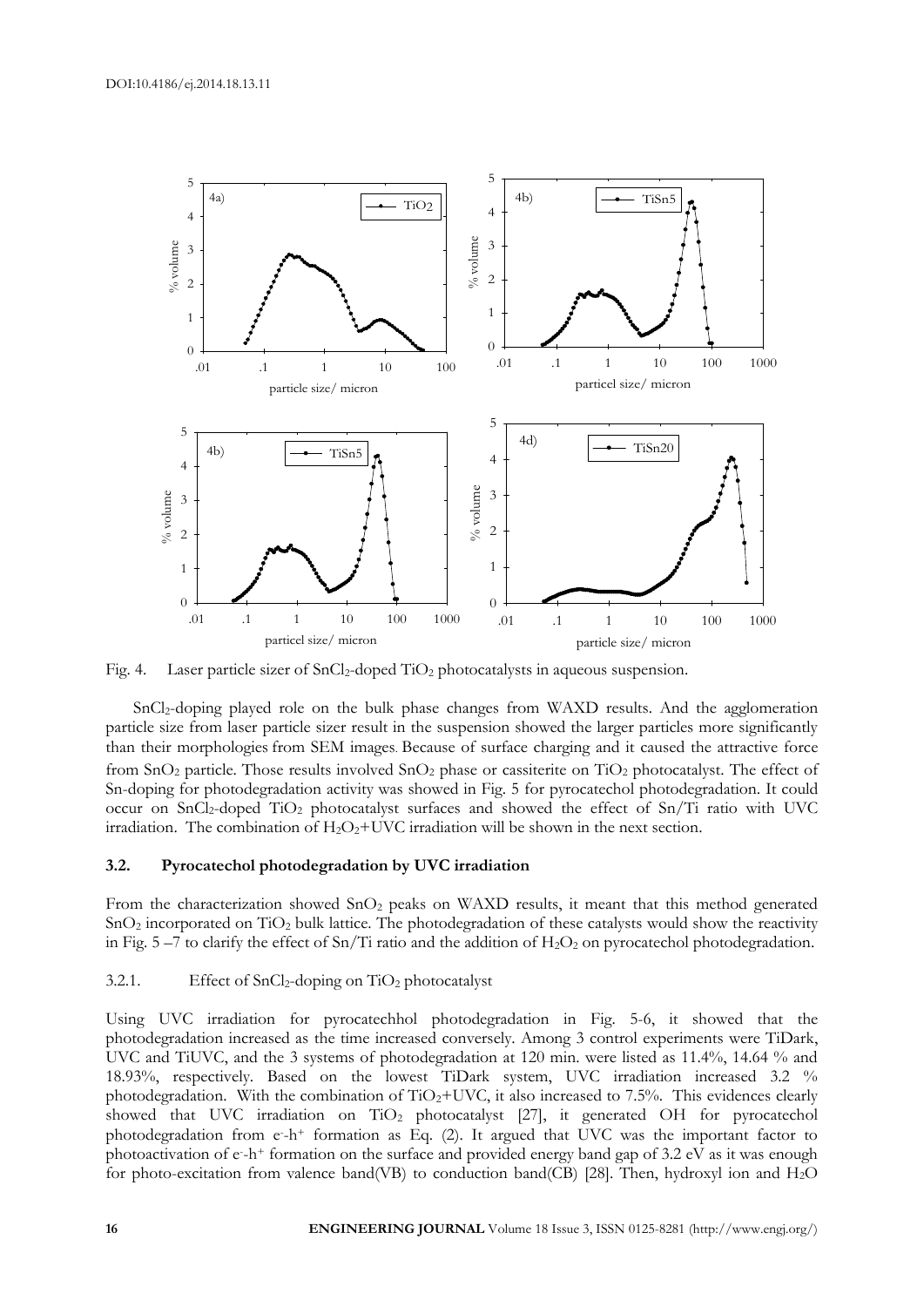adsorbed species also interacted with h<sup>+</sup><sub>VB</sub> to form OH radicals as Eq. (3)-(4). With  $O_2$  adsorbed species from the diffusion, they also interacted with e<sub>CB</sub> to generate OH in Eq. (5).

$$
TiO2 + h\nu \rightarrow eCB + h+VB
$$
\n(2)

$$
h^{+}v_{B} + OH\text{ (surface)} \rightarrow OH\tag{3}
$$

 $h^+v_B + H_2O(adsorbed) \rightarrow OH + H^+$  (4)<br>  $f^+v_B + O_2(adsorbed) \rightarrow O_3^* \rightarrow OH$  (5) e -  $+\Omega_2$ (adsorbed)  $\rightarrow$ 

$$
Sn^{4+} + Ti^{3+} + e - \rightarrow Sn^{2+} + Ti^{4+}
$$
 (6)



Fig. 5. The profile  $C_t/C_0$  from various Sn/Ti ratio on SnCl<sub>2</sub>-doped TiO<sub>2</sub> photocatalyst. Each experiment was carried out by 1 g photocatalyst with 1 liter of 1mM pyrocatechol at room temperature.



Fig. 6 Pyrocatechol photodegradation with UVC irradiation of SnCl<sub>2</sub>-doped TiO<sub>2</sub> photocatalyst without  $H<sub>2</sub>O<sub>2</sub>$ .

The addition of Sn on TiO<sub>2</sub> photocatalyst, SnCl<sub>2</sub>-doping caused the order of photodegradation starting from 13.69% by TiSn20UVC, 15.62% by TiSn5UVC and 15.71% by TiSn10UVC, respectively. The Sn/Ti ratio from 5% to 10% gave higher photodegradation than  $Sn/Ti = 20%$ . This suggested that excessive SnCl2-doping inhibited the OH formation or suppressed pyrocatechol photodegradation. It pointed out that the presence of  $SnO<sub>2</sub>$  on the surface possibly generated OH indirectly by UVC irradiation but less than that from TiUVC of 18.93% system. The optimal amount of SnCl<sub>2</sub> doping within 10% delayed  $e-h^+$ recombination as those results found for V-doping and Fe-doping on TiO<sup>2</sup> photocatalyst [29]. Another reason from redox couple of Sn<sup>4+</sup> and Ti<sup>3+</sup> took place in Eq. (7). The higher photodegradation occurred with  $H_2O_2$  addition in the next section.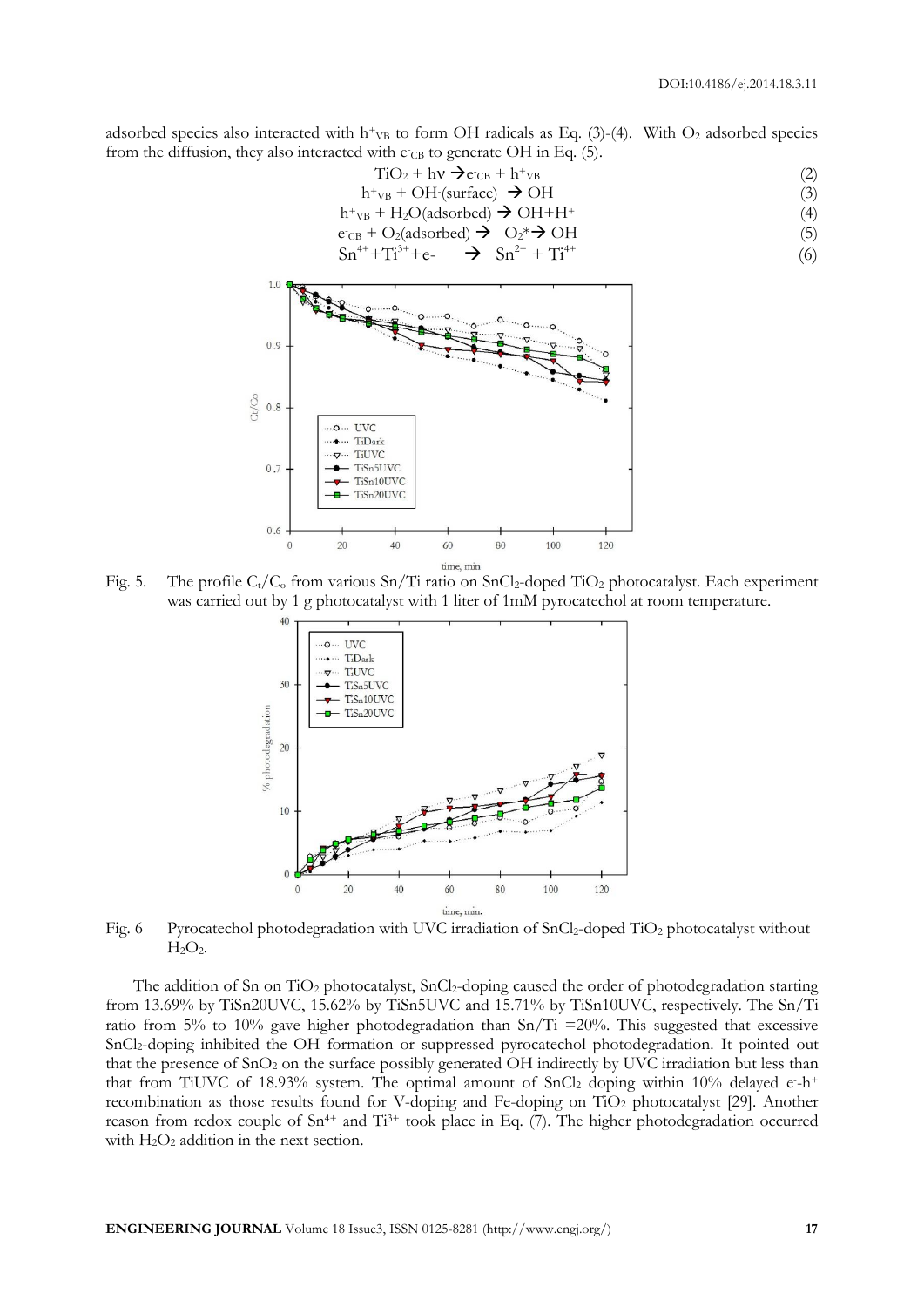#### 3.2.2. Effect of H2O2+UVC irradiation on pyrocatechol photodegradation

There were 3 control experiments – HODark, HOUVC, and TiHOUVC in Fig. 7. As the time increased, the value of Ct/Co decreased monotonically. Using Eq. (1) to derive photodegradation, it was plotted in Fig. 8. They showed that the photodegradation became 15.63%, 25.0% and 26.5%, respectively. Comparison between HODark and HOUVC [30], the UVC irradiation increased about 10% photodegradation described by Eq. (7). The photolysis in Eq. (7), it gave more OH free radicals than HODark system did. But TiHOUVC and HOUVC had the slightly different of % photodegradation due to the same amount of OH formed, even the  $TiO<sub>2</sub>$  photocatalyst existed. Prior to the previous reports, the presence of  $H_2O_2$  could increase photodegradation significantly on  $Sn(4+)/TiO_2$  on Activated carbon for Orange G degradation to 91% [31]. In case of o-chloroaniline destruction, the addition of  $H_2O_2$  in the proper amount, it increased the hydroxyl free radicals but the excess amount of  $H_2O_2$  was avoided [32]. For 2-phenylphenol photo-transformation, it got the better performance with the small amount of  $H_2O_2$  [33]. These indicated that the  $H_2O_2$  was the important factor to increase the photodegradation activity. The clear evidence will be shown in the results.



Fig.7. The profile of Ct/Co from  $H_2O_2$  + UVC addition on SnCl<sub>2</sub>-doping TiO<sub>2</sub> photocatalyst for pyrocatechol photodegradation. Each experiment was carried out by 1 g photocatalyst with 1 liter of 1mM pyrocatechol at room temperature. The symbol of HO represented the experiment with H2O<sup>2</sup> addition.

Among all SnCl<sub>2</sub>-doped TiO<sub>2</sub> photocatalyst, they showed the order of photodegradation as TiSn20HOUVC< TiSn5HOUVC< TiSn10HOUVC of 21.12% <22.52% <34.65%, respectively. The increase of Sn/Ti from 5 to 10, Sn/Ti of 10, it gave the highest photodegradation among the others. Whereas, at  $Sn/Ti = 20$  was not the optimum amount because the excessive Sn increased the recombination [7, 29]. And its segregate particles formed in Fig. 3(d). Such the larger particles had screening effect for UVC irradiation on the active site during photodegradation. The interaction of SnO<sub>2</sub> on TiO<sub>2</sub> photocatalyst affected the photoactivity as listed in Eq. (6)-(9).

$$
H_2O_2 + hv \rightarrow 2OH \tag{7}
$$

$$
Sn^{4+} + 2OH^{+} (adsorbed) \rightarrow Sn^{2+} + OH
$$
 (8)

$$
Sn^{2+} + O_2(adsorbed) \rightarrow Sn^{4+} + 2O^{2-}
$$
\n<sup>(9)</sup>

The previous experiment showed that Sn/Ti of 10 gave 34.65% of the highest photodegradation with  $H_2O_2+UV$  irradiation in Fig. (8). The chemical kinetic analysis of pyrocatechol photodegradation by SnCl<sub>2</sub>-doped TiO<sub>2</sub> photocatalyst, it had the supporting results in Table 2. Most of the order of reaction, they followed  $2<sup>nd</sup>$  order with the SnCl<sub>2</sub>-doping, and rate constants increased significantly. Only UVC irradiation in Fig. (8), the increase of 5% to 20% SnCl<sub>2</sub>-doping, it decreased the rate constant from  $1.5x10^3$  to  $1.0x10^3$  Liter/ (mole.s) significantly. It meant that excessive Sn doping suppressed the OH free radical formation and showed the adverse effect to photodegradation of pyrocatechol as well. The rate constant of TiSn5UVC,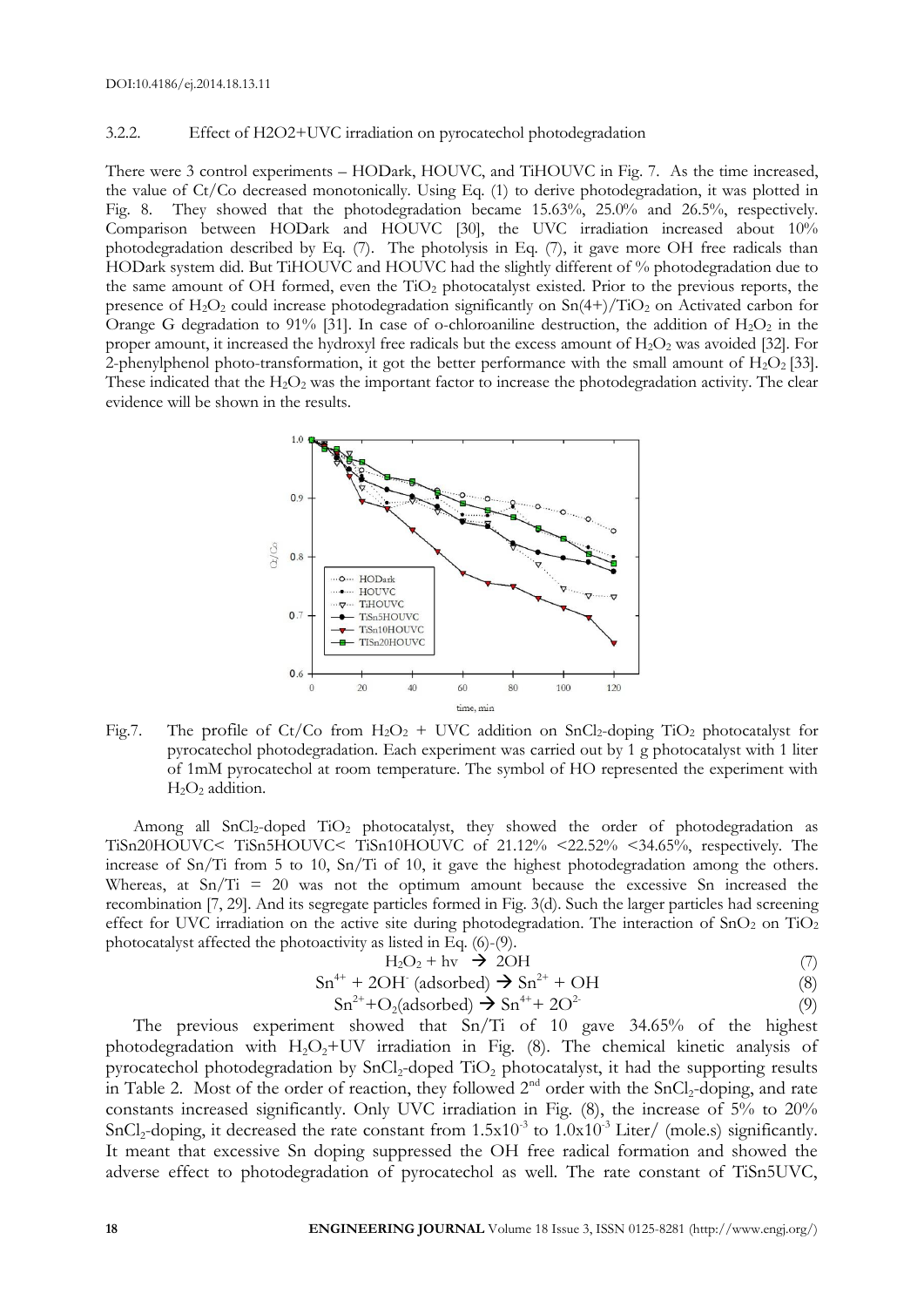TiSn10UVC and TiSn20UVC had 1.5  $x10^{-3}$ , 1.3  $x10^{-3}$  and 1.0  $x10^{-3}$  Liter/(mole.s), respectively. The supporting evidences from OHDark and TiDark showed  $1.4x10^3$  and  $1.7x10^{-3}$  Liter/(mole.s) with low % photodegradation.



Fig. 8. Effect of H<sub>2</sub>O<sub>2</sub>+UVC irradiation on pyrocatechol photodegradation by SnCl<sub>2</sub>-doped TiO<sub>2</sub> photocatalyst.

Table 2. Order of reaction and reaction rate constants for SnCl<sub>2</sub>-doped TiO<sub>2</sub> photocatalysts.

| Title          | Order of reaction           | k             |
|----------------|-----------------------------|---------------|
| <b>UVC</b>     |                             | $0.7x10^{-3}$ |
| <b>TiUVC</b>   |                             | $0.7x10^{-3}$ |
| <b>TiHOUVC</b> |                             | $2.6x10^{-3}$ |
| HODark         | 2                           | $1.4x10^{-3}$ |
| TiDark         | 2                           | $1.7x10^{-3}$ |
| <b>HOUVC</b>   | $\mathfrak{D}$              | $1.9x10^{-3}$ |
| TiSn5UVC       | 2                           | $1.5x10^{-3}$ |
| TISn5HOUVC     | 2                           | $2.4x10^{-3}$ |
| TiSn10UVC      | 2                           | $1.3x10^{-3}$ |
| TiSn10HOUVC    | 2                           | $3.7x10^{-3}$ |
| TiSn20UVC      | 2                           | $1.0x10^{-3}$ |
| TiSn20HOUVC    | $\mathcal{D}_{\mathcal{A}}$ | $2.6x10^{-3}$ |

On the other hand for  $H_2O_2$  + UVC irradiation, TiSn5HOUVC to TiSn20HOUVC, the HOUVC testing with SnCl<sub>2</sub>-doping increased the rate constant from  $2.4 \times 10^{-3}$  to  $3.7 \times 10^{-3}$ Liter/(mole.s) in Table 2. It increased about 1.6 to 2.9 times compared to those of UVC and HOUVC. The presence of  $H_2O_2$  increased the OH free radical and photo-reactivity for pyrocatechol photodegradation by Eq. (7) and it increased rate constants. To compare the effect of Sn-Cl<sub>2</sub> doping in Fig. 9, TiUVC had the rate constant of  $0.7x10^{-3}$  the same as UVC in zero order. And TiHOUVC had the rate constant of  $2.6x10^{-3}$  s<sup>-1</sup> with 1<sup>st</sup> order which was not the same as TiUVC constant. The order changed from zero to  $1<sup>st</sup>$  order due to  $H_2O_2$  changed the photodegradation pathway. It meant that photocatalyst with 5%-20% Sn, HOUVC could activate the active sites on TiO<sub>2</sub> surface. Hence, it showed that the increase of rate constant with HOUVC photoactivation increasing of OH free radicals for the photodegradation. The presence  $H_2O_2$  in the reaction increased the photoreactivity contributing from the increase OH radicals significantly. This followed the results of  $H_2O_2$  influence [31-33]. The effect of SnCl<sub>2</sub>-doping did not change the photodegradation pathway on the surface of photocatalyst with reaction order changes, but it also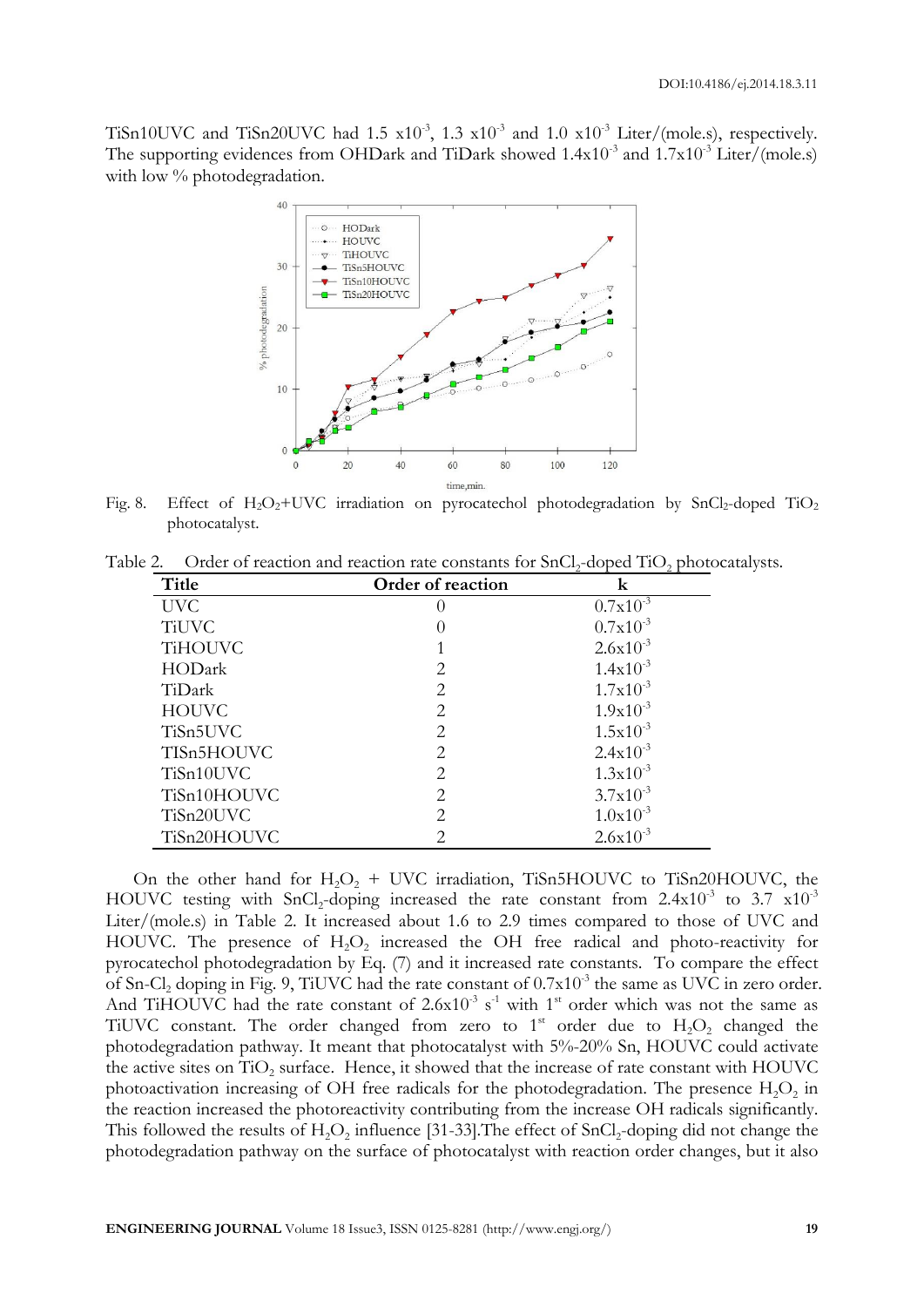substituted TiO<sub>2</sub> lattice with narrowed the surface energy gap [34]. It involved the kinetics and the energy interaction. The FTIR method will clarify the adsorbed species in the further studies.



Fig. 9. The comparison of rate constant between % SnCl<sub>2</sub>-doping and UVC with HOUVC condition. The control experiment had the symbols of  $\bullet$  representing for TiUVC and  $\bullet$  for TiOHUVC without  $SnCl<sub>2</sub>$ -doping.

# **4. Conclusion**

SnCl<sub>2</sub>-doping on TiO<sub>2</sub> photocatalyst by impregnation, it generated SnO<sub>2</sub> as cassiterite located on TiO<sub>2</sub> bulk lattice as WAXD pattern. The SnCl<sup>2</sup> doping increased the particle agglomeration and it formed segregation at Sn/Ti of 20 from laser particle sizer due to the attraction force. Using SnCl2-doped TiO<sup>2</sup> photocatalyst for pyrocatechol photodegradation with UVC irradiation, it was found that the addition of Sn from 5% to 20% wt slightly increased the photodegradation about 3% to 7%. Meanwhile, the  $H_2O_2+UVC$  condition, it enhanced significantly the pyrocatechol photodegradation to 34.65% for TiSn10HOUVC. This was the contribution of OH free radicals formation by SnCl<sub>2</sub>-doping and its interaction of e-h+ formation. Sn<sup>4+</sup> and Ti4+ shared the same ion radius and lattice type so the redox reaction occurred easily.

Then, chemical kinetic analysis, TiSn10HOUVC showed the photodegradation reaction followed 2rd order and  $k = 3.7x10^{-3}$  l/ (mol.min). They corresponded to the synergistic effect of OH free radicals<sup>3</sup> formation and they gave the higher activity of pyrocatechol photodegradation. The SnCl<sub>2</sub>-doping generated  $SnO<sub>2</sub>$  into the TiO<sub>2</sub> lattice and it affected the photodegradation with the increase of the reaction rate constant. This supported that the catalyst preparation governed catalyst properties to its photoreactivity. The ion size of Sn-Ti, redox reaction between the Sn-Ti enhanced the photodegradation reactivity. The further studied will examine on FTIR method of the SnCl<sub>2</sub>-doped TiO<sub>2</sub> photocatalysts to understand the adsorbed species on the surface.

## **Acknowledgements**

SP would like to thank French Embassy of Thailand (Bangkok) for the participation support on Franco-Thai symposium 2012 held in Bangkok. It induced the collaboration with PL at CEMES-Toulouse-FRANCE.

# **Reference**

- [1] D. Sheddon, *Petrochemical Economics*. London, UK: Imperial College Press, 2010.
- [2] K. Weisser, *Industrial Organic Chemistry*, 2nd ed., New York, USA: VCH, 1993.
- [3] G. Busca, S. Berardinelli, C. Resini, and L. Arrighi, "Technologies for the removal of phenol from fluid streams: A short review of recent developments," *J. Hazardous Mat.*, vol. 160, pp. 265-288, 2008.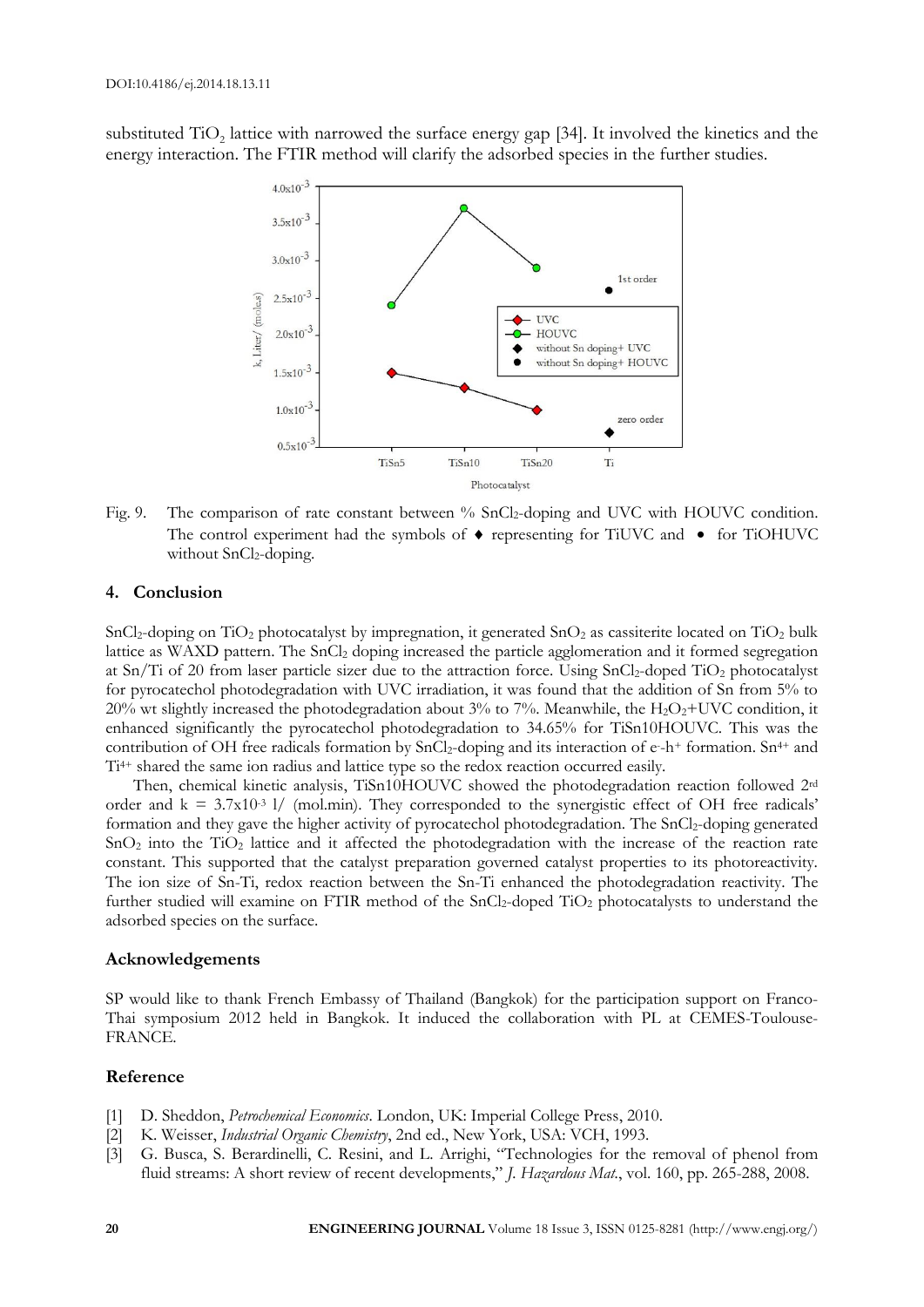- [4] G. Lofrano, L. Rizzo, M. Grassi, and V. Belgiorno, "Advanced oxidation of catechol: A comparison among photocatalysis, Fenton and photo-Fenton processes," *Desalination*, vol. 240, pp. 878-883, 2009.
- [5] A. Fujishima and X. Zhang, "Titanium dioxide photocatalysis: Present situation and future approaches," C. R. Chimie, vol. 9, no. 5-6, pp. 750-760, 2006.
- [6] J. M. Herrmann, "Heterogeneous photocatalysis: State of art and present application," *Topics in Catalysis*, vol. 34, no. 1-4, pp. 49-65, 2005.
- [7] O. Carp, C. L. Huisman, and A. Reller, "Photoinduced reactivity of titanium dioxide," *Prog. Solid State Chem.*, vol. 32, pp. 33-177, 2004.
- [8] M. R. Hoffmann, S. T. Martin, W. Choi, and D. W. Bahnemann, "Environmental application of Semiconductor photocatalysis," *Chem. Rev.*, vol. 95, pp. 69-96, 1995.
- [9] K. Garfield, and J. Potter, "System and method for photocatalytic air filtration using substrate with photocatalytic particle powder coated thereon," US7820100 B2, 26 Oct. 2007.
- [10] H. J. Kim, S. C. Lee, and J. B. Lee, "Method for preparing uniform anatase TiO<sub>2</sub> nanoparticle," US Patent 8357348 B2, 22 Jan. 2013.
- [11] J. Regalbuto, *Catalyst Preparation: Science and Engineering*. USA: CRC Press, 2007,
- [12] J. R. H. Ross, *Heterogeneous Catalysis*. Spain: Elsevier, 2012.
- [13] K. J. Klabunde and R. M. Richards, *Nanoscale Material in Chemistry*, 2nd ed. USA: John Wiley & Sons, Inc., 2009.
- [14] Y. Yalcin, M. Kilic, and Z. Cinar, "Fe3+-doped TiO2: A combined experimental and computational approach to the evaluation of visible light activity," *Applied Cat. B.*, vol. 99, pp. 469-477, 2010.
- [15] M. Astilurk, F. Sayikan, and E. M. Arpac, "Effect of  $Fe<sup>3+</sup>$  ion doping to TiO<sub>2</sub> on the photocatalytic degradation of malachite green dye under UV and vis-irradiation," *J. Photochem. Photobiol. A*, vol. 203, pp. 64-71, 2009.
- [16] X. Zhang, Y. Cao, S. Kan, Y. Chen, J. Tang, K. Jin, Y. Bai, L. Xiao, T. Li, and B. Li, "[Study on the](http://www.sciencedirect.com/science/article/pii/S0040609098007147)  [photo-induced interfacial charge transfer in TiO](http://www.sciencedirect.com/science/article/pii/S0040609098007147)2/Fe2O<sup>3</sup> heterostructured composite film," *Thin Solid Film*, vol. 327-329, pp. 568-570, 1998.
- [17] A. M. T. Silva, C. G. Silva, G. Darzic, and J. L. Faria, "Ce-doped TiO<sub>2</sub> for photocatalytic degradation of chlorophenol," *Cat. Today*, vol. 144, no. 13-18, 2009.
- [18] L. Gomathi Devi, B. Narasinha Murthy, and S. Girish Kumar, "Photocatalytic activity of TiO<sub>2</sub> doped with  $Zn^{2+}$  and  $V^{5+}$  transition metal ions: Influence of crystallite size and dopant electronic configuration on photocatalytic activity," *Mat. Sci. Eng. B*, vol. 106, pp. 1-6, 2010.
- [19] H. Zhang, G. Chen, and D. W. Bahnemann, "Photocatlytic materials for environmental application," *J. Mater. Chem.*, vol. 19, pp. 5089-5121, 2009.
- [20] R. Sasikala, A. Shirole, V. Sudarsan, T. Sakumtala, C. Sadakar, R. Naik, and S. R. Bharawaj, "Highly dispersed phase of SnO<sup>2</sup> on TiO<sup>2</sup> nanoparticles synthesized by polyol-mediated route: Photocatalytic activity for hydrogen generation ," *Int. J. Hydrogen Energy*, vol. 34, no. 9, pp. 3621-3630, 2009.
- [21] K. Lee, N. H. Lee, S. H. Shin, H. G. Lee, and S. J. Kim, "Hydrothermal synthesis and photocatalytic characterizations of transition metals doped nano TiO<sub>2</sub> sols," Mater. Sci. & Engng. B, vol. 129, no. 1-3, pp. 109-115, 2006.
- [22] S. H. Woo, W. W. Kim, S. J. Kim, and C. K. Rhee, "Photocatalytic behaviours of transition metal ion doped TiO<sup>2</sup> powder synthesized by mechanical alloying," *Mater. Sci. Engng. A*, vol. 499-451, pp. 1151- 1154, 2007.
- [23] F. Sayikan, M. Asilturk, P. Tatar, N. Kiraz, S. Sener, E. Arpac, and H. Sayikan, "Photocatalytic performance of Sn-doped TiO<sup>2</sup> nanostructured thin film for photocatalytic degradation of malachite green dye under UV and VIS-lights," *Mat. Res. Bull.*, vol. 43, pp. 127-134, 2008.
- [24] M. Sahu, K. Suttipongparnit, S. Suvachittanont, T. Charinpanikul, and P. Biswas, "Characterization of doped TiO<sup>2</sup> nanoparticle dispersions," *Chem. Engng. Sci.*, vol. 66, no. 15, pp. 3482-3490, 2011.
- [25] K. Suttiponparnit, J. Jiang, M. Sahu, S. Suvachittanont, T. Charinpanitkul, and P. Biswas, "Role of surface area, primary particle size, and crystal phase on titanium dioxide nanoparticle dispersion properties," *Nanoscale Res. Lett.*, vol. 6, no. 27, 2011.
- [26] L. Gomathi, B. Narasimha Murthy, and S. G. Kumar, "Photocatalytic activity of TiO<sub>2</sub> doped with  $Zn^{2+}$  and  $V^{5+}$  transition metal ions: Influence of crystallite size and dopant electronic configuration on photocatalytic activity," *Mater. Sci. Engng. B*, vol. 166, no. 1-6, 2010.
- [27] A. Fujishima, X. Zhang, and D. A. Tryk, "TiO<sup>2</sup> photocatalysis and related surface phenomena," *Surf. Sci. Rep.*, vol. 63, pp. 515-582, 2008.